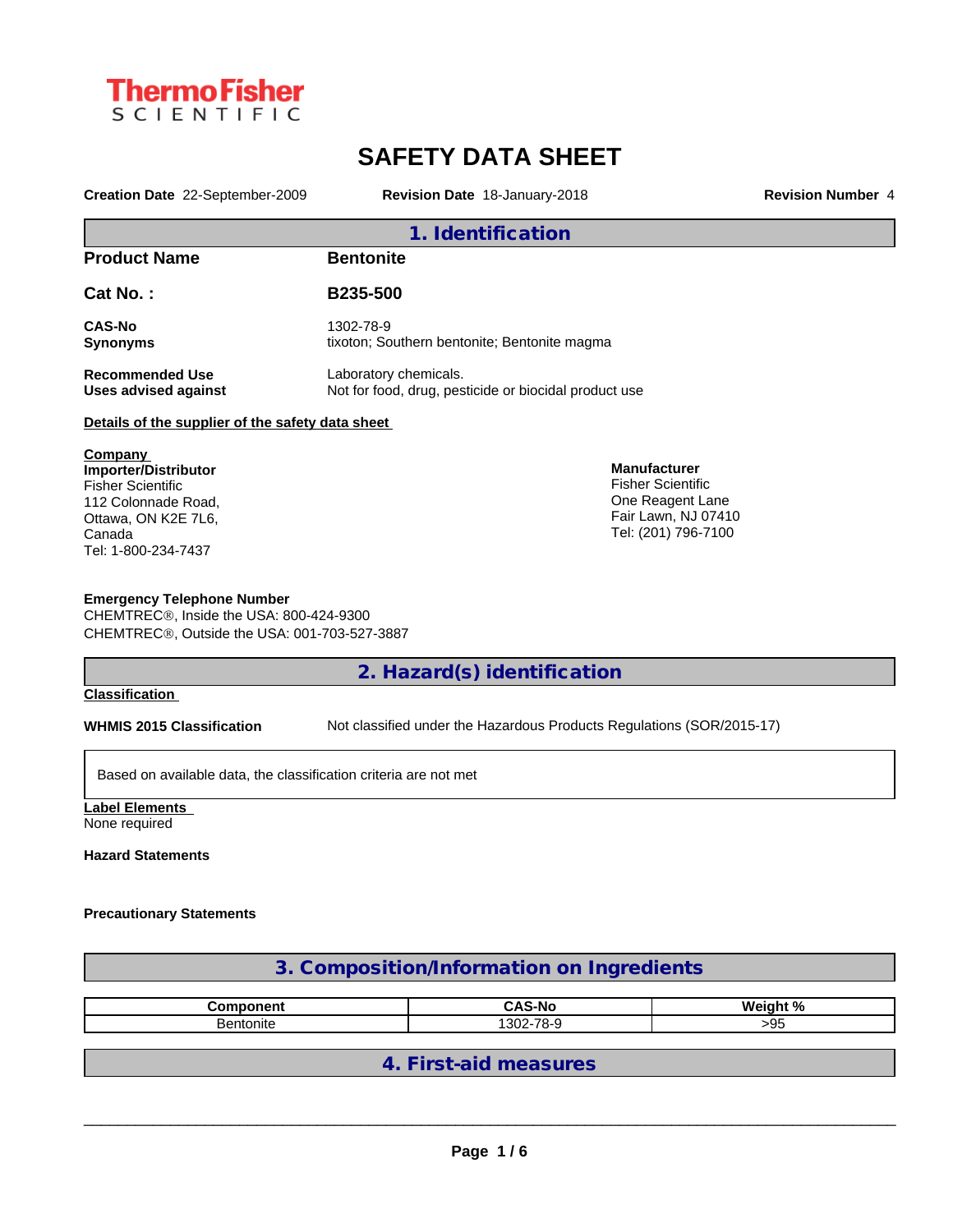| <b>Eye Contact</b>                                           | Rinse immediately with plenty of water, also under the eyelids, for at least 15 minutes. Get<br>medical attention. |
|--------------------------------------------------------------|--------------------------------------------------------------------------------------------------------------------|
| <b>Skin Contact</b>                                          | Wash off immediately with plenty of water for at least 15 minutes. Obtain medical attention.                       |
| <b>Inhalation</b>                                            | Move to fresh air. Obtain medical attention. If not breathing, give artificial respiration.                        |
| Ingestion                                                    | Do not induce vomiting. Obtain medical attention.                                                                  |
| Most important symptoms/effects<br><b>Notes to Physician</b> | . No information available<br>Treat symptomatically                                                                |

## **5. Fire-fighting measures**

|--|

| <b>Unsuitable Extinguishing Media</b>                      | No information available                   |
|------------------------------------------------------------|--------------------------------------------|
| <b>Flash Point</b><br>Method -                             | Not applicable<br>No information available |
| <b>Autoignition Temperature</b><br><b>Explosion Limits</b> | Not applicable                             |
| <b>Upper</b>                                               | No data available                          |
| Lower                                                      | No data available                          |
| Sensitivity to Mechanical Impact No information available  |                                            |
| <b>Sensitivity to Static Discharge</b>                     | No information available                   |

#### **Specific Hazards Arising from the Chemical**

Keep product and empty container away from heat and sources of ignition.

#### **Hazardous Combustion Products**

None known

#### **Protective Equipment and Precautions for Firefighters**

As in any fire, wear self-contained breathing apparatus pressure-demand, MSHA/NIOSH (approved or equivalent) and full protective gear.

#### **NFPA**

| <b>Health</b><br>U               | <b>Flammability</b>                                                                                                                  | <b>Instability</b>                                                                    | <b>Physical hazards</b><br>N/A |  |  |
|----------------------------------|--------------------------------------------------------------------------------------------------------------------------------------|---------------------------------------------------------------------------------------|--------------------------------|--|--|
|                                  | 6. Accidental release measures                                                                                                       |                                                                                       |                                |  |  |
| <b>Personal Precautions</b>      | Ensure adequate ventilation. Use personal protective equipment. Avoid dust formation.<br>Avoid contact with skin, eyes and clothing. |                                                                                       |                                |  |  |
| <b>Environmental Precautions</b> | information.                                                                                                                         | Should not be released into the environment. See Section 12 for additional ecological |                                |  |  |
|                                  |                                                                                                                                      |                                                                                       |                                |  |  |

**Methods for Containment and Clean** Sweep up or vacuum up spillage and collect in suitable container for disposal. Avoid dust **Up** formation. Provide adequate ventilation.

|                 | 7. Handling and storage                                                                                                                                                                                                 |
|-----------------|-------------------------------------------------------------------------------------------------------------------------------------------------------------------------------------------------------------------------|
| <b>Handling</b> | Wear personal protective equipment. Ensure adequate ventilation. Avoid contact with skin,<br>eyes and clothing. Avoid ingestion and inhalation. Avoid dust formation. Handle under inert<br>gas, protect from moisture. |
| <b>Storage</b>  | Keep container tightly closed in a dry and well-ventilated place. Store under an inert<br>atmosphere.                                                                                                                   |

### **8. Exposure controls / personal protection**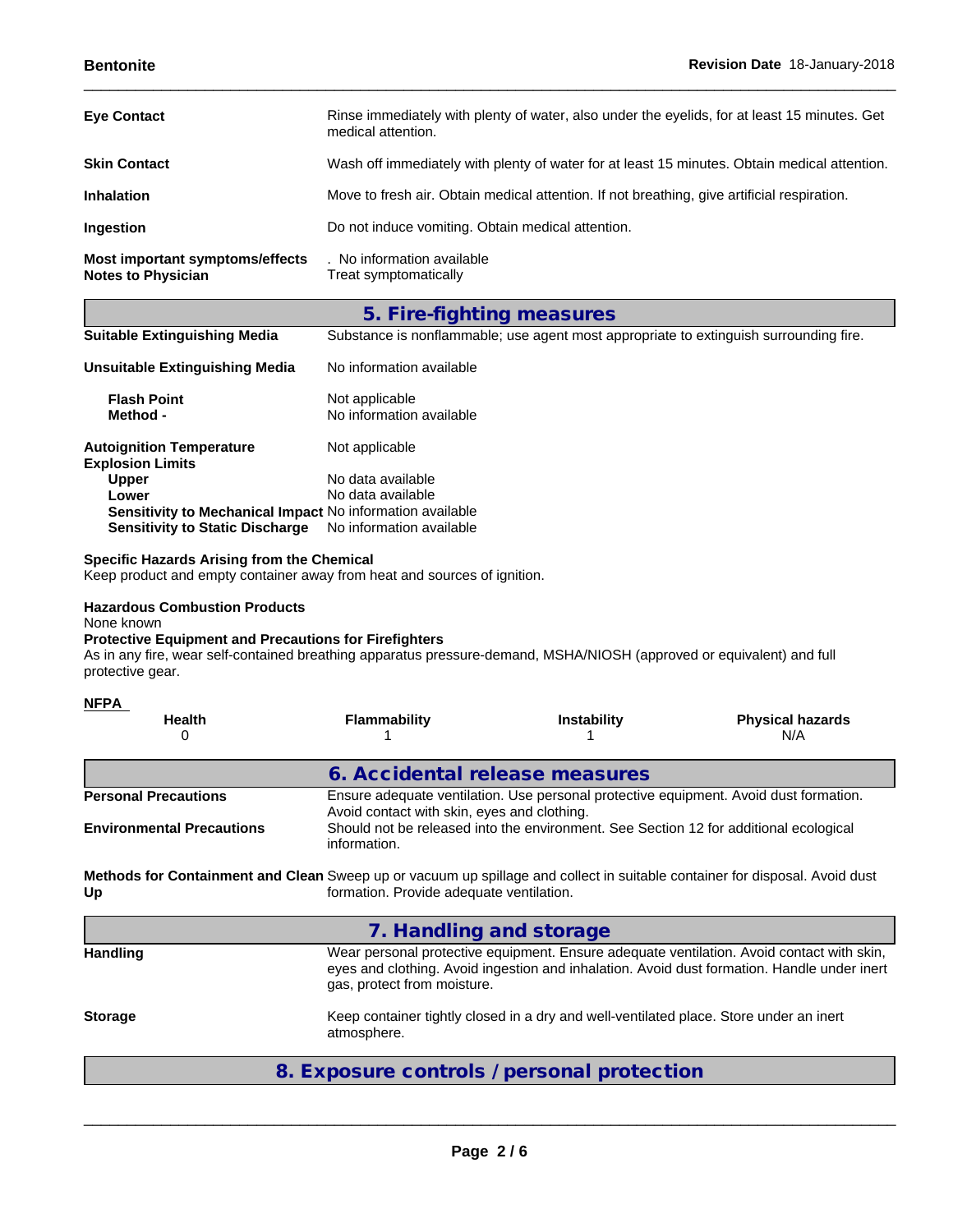#### **Exposure Guidelines**

| Component        | Alberta | British<br>Columbia                 | اTWAEV ا<br><b>IOntario</b> | Quebec | <b>ACGIH TLV</b>                | <b>OSHA PEL</b> | <b>NIOSH IDLH</b> |
|------------------|---------|-------------------------------------|-----------------------------|--------|---------------------------------|-----------------|-------------------|
| <b>Bentonite</b> |         | <b>TWA</b><br>1.0 mg/m <sup>3</sup> | TWA.<br>ma/m                |        | <b>TWA</b><br>ma/m <sup>3</sup> |                 |                   |

**Legend** 

*ACGIH - American Conference of Governmental Industrial Hygienists*

#### **Engineering Measures**

None under normal use conditions.

#### **Personal protective equipment**

| <b>Eve Protection</b>  | Wear appropriate protective eyeglasses or chemical safety goggles as described by<br>OSHA's eye and face protection regulations in 29 CFR 1910.133 or European Standard<br>EN166. |                        |                        |  |
|------------------------|-----------------------------------------------------------------------------------------------------------------------------------------------------------------------------------|------------------------|------------------------|--|
| <b>Hand Protection</b> | Wear appropriate protective gloves and clothing to prevent skin exposure.                                                                                                         |                        |                        |  |
| Glove material         | <b>Breakthrough time</b>                                                                                                                                                          | <b>Glove thickness</b> | Glove comments         |  |
| Nitrile rubber         | See manufacturers                                                                                                                                                                 |                        | Splash protection only |  |
| Neoprene               | recommendations                                                                                                                                                                   |                        |                        |  |
| Natural rubber         |                                                                                                                                                                                   |                        |                        |  |
| <b>PVC</b>             |                                                                                                                                                                                   |                        |                        |  |

Inspect gloves before use. observe the instructions regarding permeability and breakthrough time which are provided by the supplier of the gloves. (Refer to manufacturer/supplier for information) gloves are suitable for the task: Chemical compatability, Dexterity, Operational conditions, User susceptibility, e.g. sensitisation effects, also take into consideration the specific local conditions under which the product is used, such as the danger of cuts, abrasion. gloves with care avoiding skin contamination.

#### **Respiratory Protection**

No protective equipment is needed under normal use conditions.

**Recommended Filter type:** Particle filter

#### **Environmental exposure controls**

No information available.

#### **Hygiene Measures**

Handle in accordance with good industrial hygiene and safety practice. Keep away from food, drink and animal feeding stuffs. Do not eat, drink or smoke when using this product. Remove and wash contaminated clothing before re-use. Wash hands before breaks and at the end of workday.

| 9. Physical and chemical properties     |                          |  |  |
|-----------------------------------------|--------------------------|--|--|
| <b>Physical State</b>                   | Powder Solid             |  |  |
| Appearance                              | Beige                    |  |  |
| Odor                                    | Odorless                 |  |  |
| <b>Odor Threshold</b>                   | No information available |  |  |
| рH                                      | No information available |  |  |
| <b>Melting Point/Range</b>              | No data available        |  |  |
| <b>Boiling Point/Range</b>              | No information available |  |  |
| <b>Flash Point</b>                      | Not applicable           |  |  |
| <b>Evaporation Rate</b>                 | Not applicable           |  |  |
| Flammability (solid,gas)                | No information available |  |  |
| <b>Flammability or explosive limits</b> |                          |  |  |
| <b>Upper</b>                            | No data available        |  |  |
| Lower                                   | No data available        |  |  |
|                                         |                          |  |  |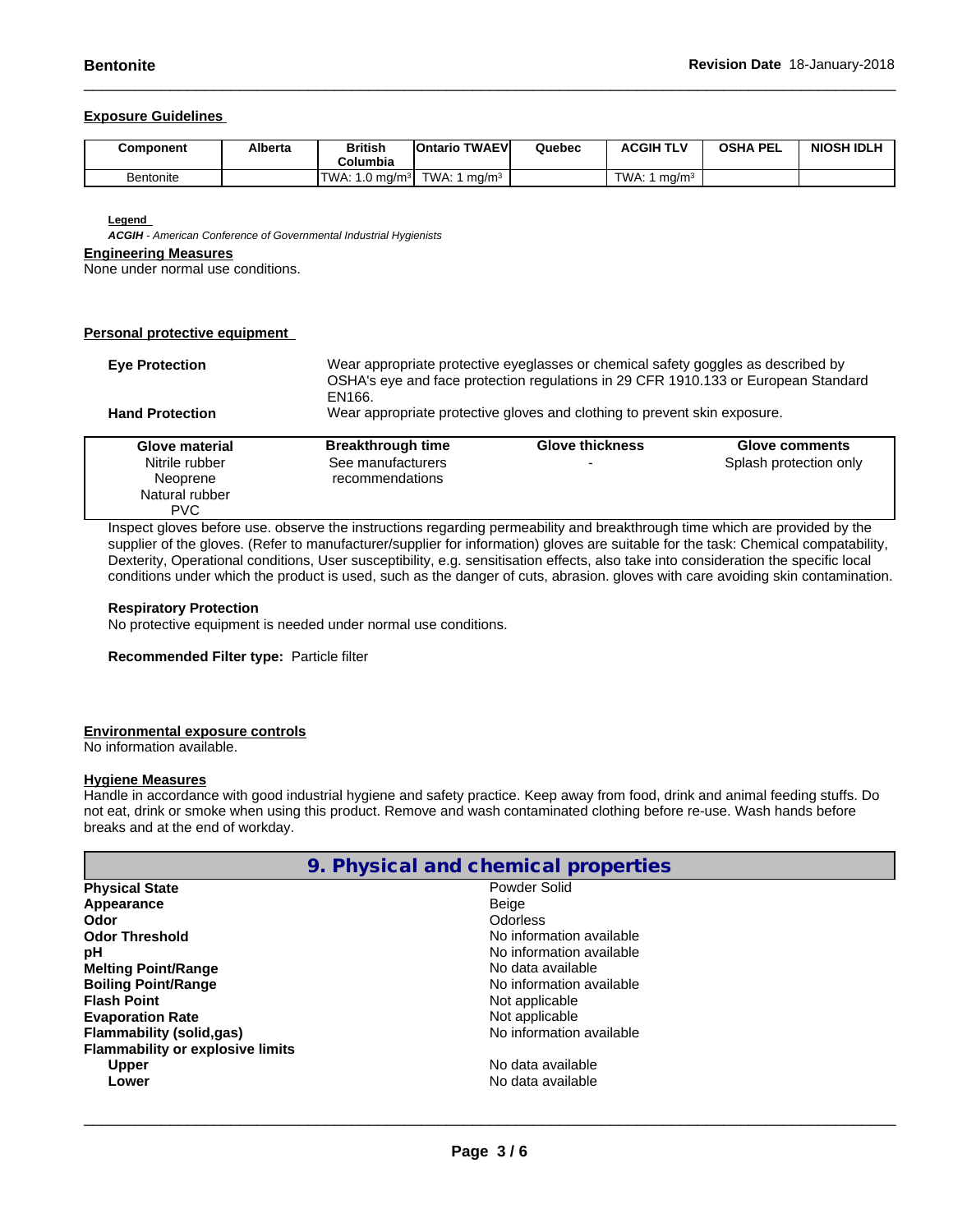**Vapor Pressure**<br> **Vapor Density**<br> **Vapor Density**<br> **Vapor Density**<br> **Vapor Density Vapor Density<br>Specific Gravity Specific Gravity**<br> **Solubility**<br> **Solubility**<br> **Solubility**<br> **Solubility**<br> **Solubility Partition coefficient; n-octanol/water** No data availal<br> **Autoignition Temperature** Not applicable **Autoignition Temperature**<br> **Decomposition Temperature Composition Temperature**<br> **No** information available **Decomposition Temperature**<br>Viscosity

**Insoluble in water<br>No data available Not applicable** 

### **10. Stability and reactivity**

| <b>Reactive Hazard</b>                                                   | None known, based on information available                                                |  |  |  |
|--------------------------------------------------------------------------|-------------------------------------------------------------------------------------------|--|--|--|
| <b>Stability</b>                                                         | Hygroscopic. Moisture sensitive.                                                          |  |  |  |
| <b>Conditions to Avoid</b>                                               | Incompatible products. Excess heat. Avoid dust formation. Exposure to moist air or water. |  |  |  |
| <b>Incompatible Materials</b>                                            | Strong oxidizing agents, Strong acids                                                     |  |  |  |
| <b>Hazardous Decomposition Products None under normal use conditions</b> |                                                                                           |  |  |  |
| <b>Hazardous Polymerization</b>                                          | Hazardous polymerization does not occur.                                                  |  |  |  |
| <b>Hazardous Reactions</b>                                               | None under normal processing.                                                             |  |  |  |

# **11. Toxicological information**

#### **Acute Toxicity**

#### **Product Information**

| <b>Component Information</b> |           |          |
|------------------------------|-----------|----------|
|                              | Component | ים ח5ת ו |

| Component                                                                                  | LD50 Oral                                       | <b>LD50 Dermal</b>                                                                                                                                         | LC50 Inhalation |
|--------------------------------------------------------------------------------------------|-------------------------------------------------|------------------------------------------------------------------------------------------------------------------------------------------------------------|-----------------|
| Bentonite                                                                                  | $LD50 > 5000$ mg/kg (Rat)                       | Not listed                                                                                                                                                 | Not listed      |
|                                                                                            |                                                 |                                                                                                                                                            |                 |
| <b>Toxicologically Synergistic</b>                                                         | No information available                        |                                                                                                                                                            |                 |
| <b>Products</b>                                                                            |                                                 |                                                                                                                                                            |                 |
| Delayed and immediate effects as well as chronic effects from short and long-term exposure |                                                 |                                                                                                                                                            |                 |
|                                                                                            |                                                 |                                                                                                                                                            |                 |
| <b>Irritation</b>                                                                          | Irritating to eyes, respiratory system and skin |                                                                                                                                                            |                 |
|                                                                                            |                                                 |                                                                                                                                                            |                 |
| <b>Sensitization</b>                                                                       | No information available                        |                                                                                                                                                            |                 |
| <b>Carcinogenicity</b>                                                                     |                                                 | Possible cancer hazard. May cause cancer based on animal data. The table below<br>indicates whether each agency has listed any ingredient as a carcinogen. |                 |
|                                                                                            |                                                 |                                                                                                                                                            |                 |

| <b>Component</b>                                                 | <b>CAS-No</b> | <b>IARC</b>               | <b>NTP</b> | <b>ACGIH</b> | <b>OSHA</b> | Mexico     |
|------------------------------------------------------------------|---------------|---------------------------|------------|--------------|-------------|------------|
| Bentonite                                                        | 1302-78-9     | Not listed                | Not listed | Not listed   | Not listed  | Not listed |
| <b>Mutagenic Effects</b>                                         |               | No information available  |            |              |             |            |
| <b>Reproductive Effects</b>                                      |               | No information available. |            |              |             |            |
| <b>Developmental Effects</b>                                     |               | No information available. |            |              |             |            |
| <b>Teratogenicity</b>                                            |               | No information available. |            |              |             |            |
| <b>STOT - single exposure</b><br><b>STOT - repeated exposure</b> |               | None known<br>None known  |            |              |             |            |
| <b>Aspiration hazard</b>                                         |               | No information available  |            |              |             |            |
| Symptoms / effects, both acute and No information available      |               |                           |            |              |             |            |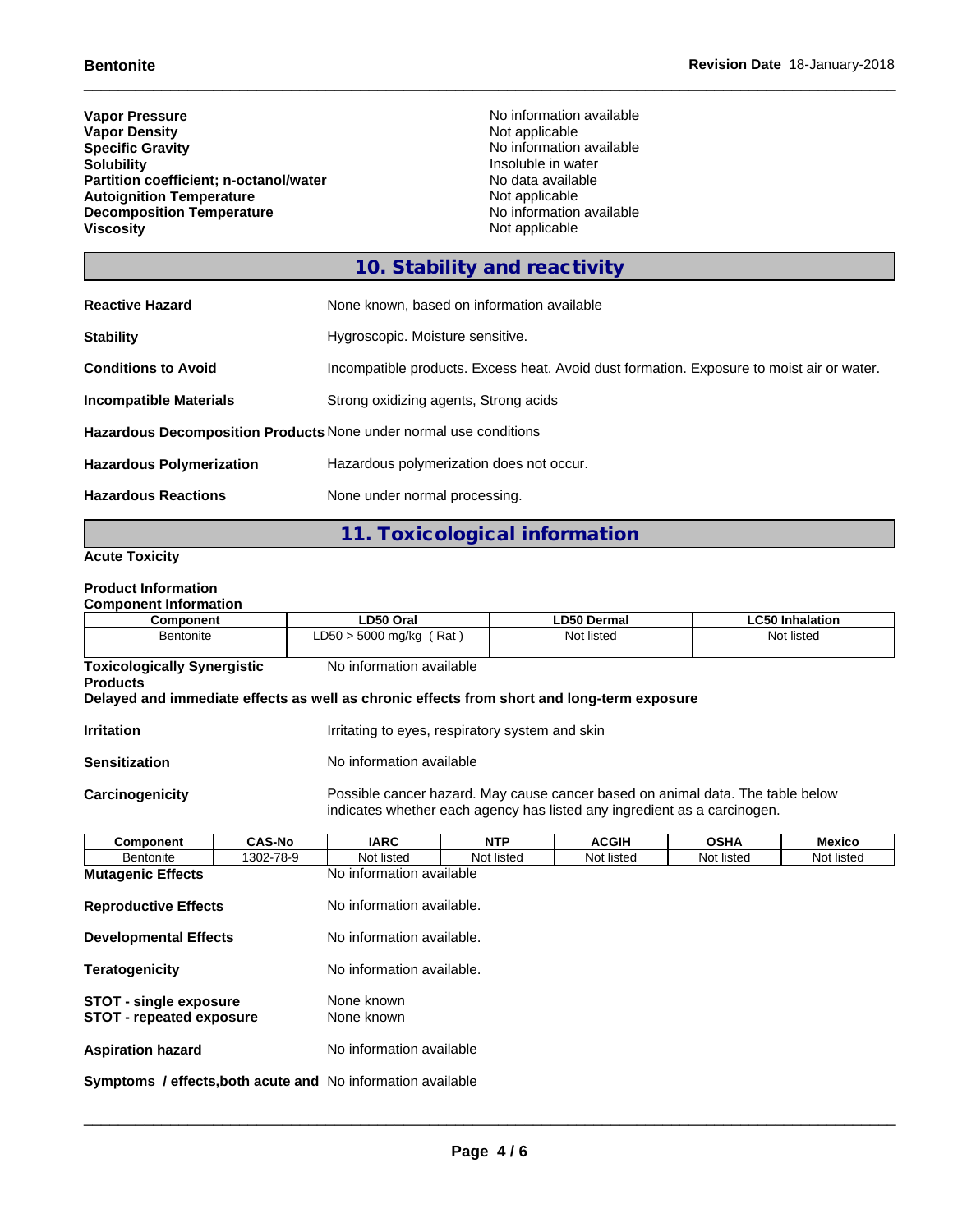#### **delayed**

**Endocrine Disruptor Information** No information available

**Other Adverse Effects** The toxicological properties have not been fully investigated.

**12. Ecological information**

#### **Ecotoxicity**

Do not empty into drains. Do not flush into surface water or sanitary sewer system.

| Not listed<br>Not listed<br>Not listed<br>LC50: 8.0 - 19.0 g/L, 96h<br><b>Bentonite</b><br>(Salmo gairdneri)<br>$LC50: = 19000$ mg/L, 96h<br>static (Oncorhynchus | <b>Component</b> | <b>Freshwater Algae</b> | <b>Freshwater Fish</b> | <b>Microtox</b> | <b>Water Flea</b> |
|-------------------------------------------------------------------------------------------------------------------------------------------------------------------|------------------|-------------------------|------------------------|-----------------|-------------------|
| mykiss)                                                                                                                                                           |                  |                         |                        |                 |                   |

**Persistence and Degradability** Insoluble in water

#### **Bioaccumulation/ Accumulation** No information available.

**Mobility IS not likely mobile in the environment due its low water solubility.** 

| Waste Disnosal Methods |  |
|------------------------|--|

**Waste Disposal Methods** Chemical waste generators must determine whether a discarded chemical is classified as a hazardous waste. Chemical waste generators must also consult local, regional, and national hazardous waste regulations to ensure complete and accurate classification.

|                 | 14. Transport information  |
|-----------------|----------------------------|
| <u>DOT</u>      | Not regulated              |
| <b>TDG</b>      | Not regulated              |
| <b>IATA</b>     | Not regulated              |
| <b>IMDG/IMO</b> | Not regulated              |
|                 | 15. Regulatory information |

**13. Disposal considerations**

**All of the components in the product are on the following Inventory lists:** X = listed

#### **International Inventories**

| Component | <b>DSL</b> | <b>NDSL</b> | <b>TSC<sub>+</sub></b> | <b>EINECS</b>                | <b>LINCS</b> | <b>NLP</b> | <b>PICCS</b> | <b>ENCS</b> | <b>AICS</b> | <b>IECSC</b> | <b>KEOL</b><br>KECL |
|-----------|------------|-------------|------------------------|------------------------------|--------------|------------|--------------|-------------|-------------|--------------|---------------------|
| Bentonite |            |             |                        | . 108<br>つイド<br>1 UO.<br>. נ |              |            |              |             |             |              |                     |

#### **Canada**

SDS in compliance with provisions of information as set out in Canadian Standard - Part 4, Schedule 1 and 2 of the Hazardous Products Regulations (HPR) and meets the requirements of the HPR (Paragraph 13(1)(a) of the Hazardous Products Act (HPA)).

|                                           | 16. Other information                                                                                                                                                      |
|-------------------------------------------|----------------------------------------------------------------------------------------------------------------------------------------------------------------------------|
| <b>Prepared By</b>                        | <b>Regulatory Affairs</b><br>Thermo Fisher Scientific<br>Email: EMSDS.RA@thermofisher.com                                                                                  |
| <b>Creation Date</b>                      | 22-September-2009                                                                                                                                                          |
| <b>Revision Date</b><br><b>Print Date</b> | 18-January-2018<br>18-January-2018                                                                                                                                         |
| <b>Revision Summary</b>                   | This document has been updated to comply with the requirements of WHMIS 2015 to align<br>with the Globally Harmonised System (GHS) for the Classification and Labelling of |